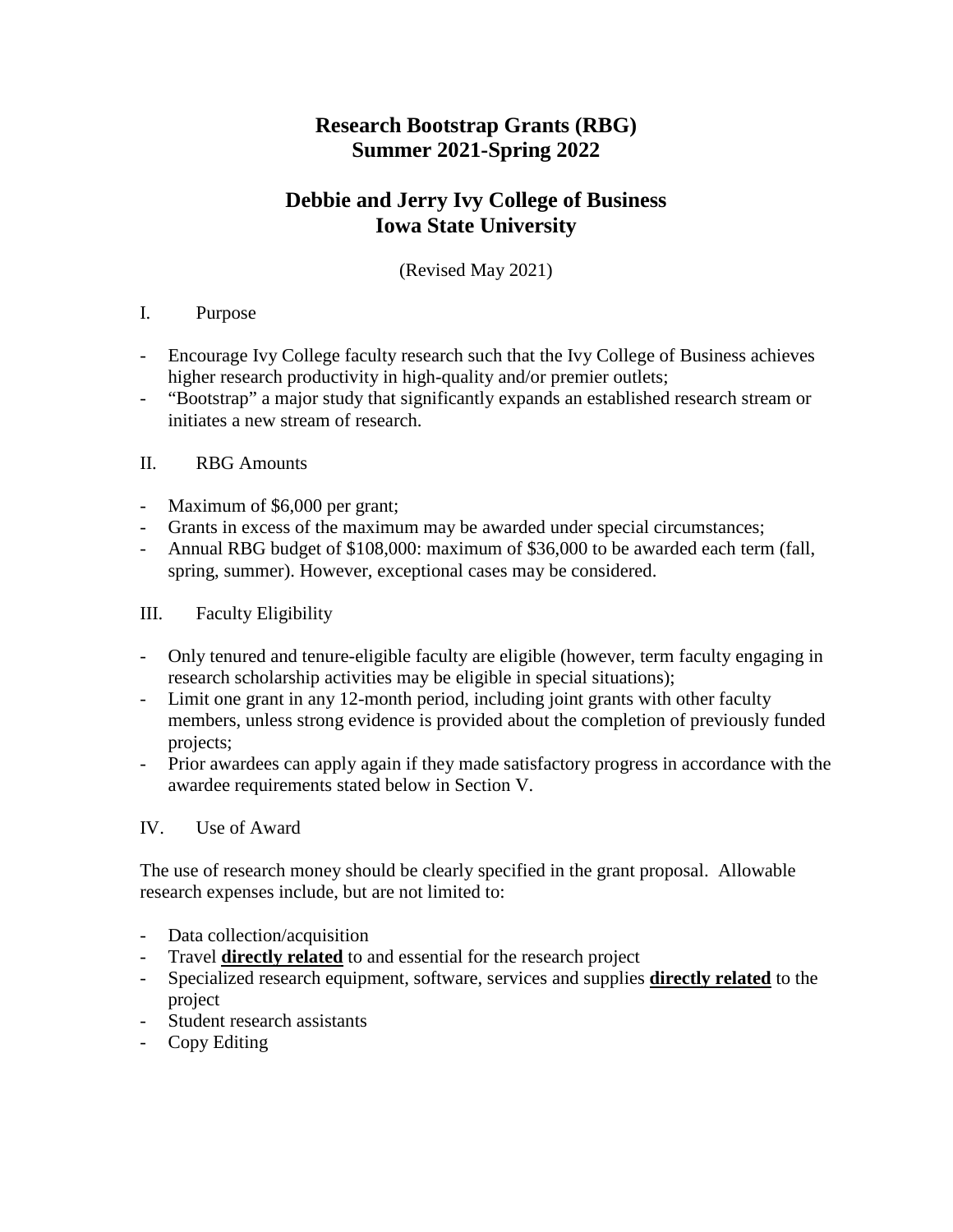The following are not allowable expenses:

- Faculty salaries
- Travel to conferences
- Devices which have the primary purpose of supporting an ongoing computing need. This includes, but is not limited to, computers, tablets, phones, or related capital equipment.

RBG must be spent within 12 months of receipt (see table in Section VI).

- V. Requirements for RBG Awardees
- Year 2 after award: Every awardee is required to do one of the following by the end of the second year to maintain eligibility for future RBGs:

1) Submit her/his paper to one of the premier/high-quality journals as defined in departmental journal lists, or

2) Submit a report explaining why the research results are not currently appropriate to submit to a premier journal and describing a strategy for maximizing the value of the result.

- The proposals accepted for funding will be made available upon request to faculty members interested in seeing examples of successful proposals.
- VI. Proposal Submission and Evaluation
- Proposal: Maximum 3-pages, 12-point font, single-spaced, and 1-inch margin on all sides, including a title, information on research problem, significance of research, anticipated contribution, data source, timeline, detailed budget and justification, and target outlet. The applicant should also provide a list of her/his representative publications. The 3-page (maximum) document does not include your CV.
- All proposals should be submitted to the Associate Dean for Research and copied to Julie Devine in the Dean's Office.
- Faculty are responsible for receiving and understanding emails about deadlines. Reminders are sent out as a courtesy only. No late applications will be accepted from faculty who blocked email messages, or missed receiving a reminder email.
- Faculty are responsible for the content of their application. No awards will be made after the fact to faculty who made mistakes on their applications, where those errors initially prevented them from receiving grant monies.
- Faculty members who have received RBGs in previous two years should include in their proposals a brief appendix that describes what they accomplished with their most recent RBG, e.g., journal submissions, conference presentations, other presentations outside ISU, etc.